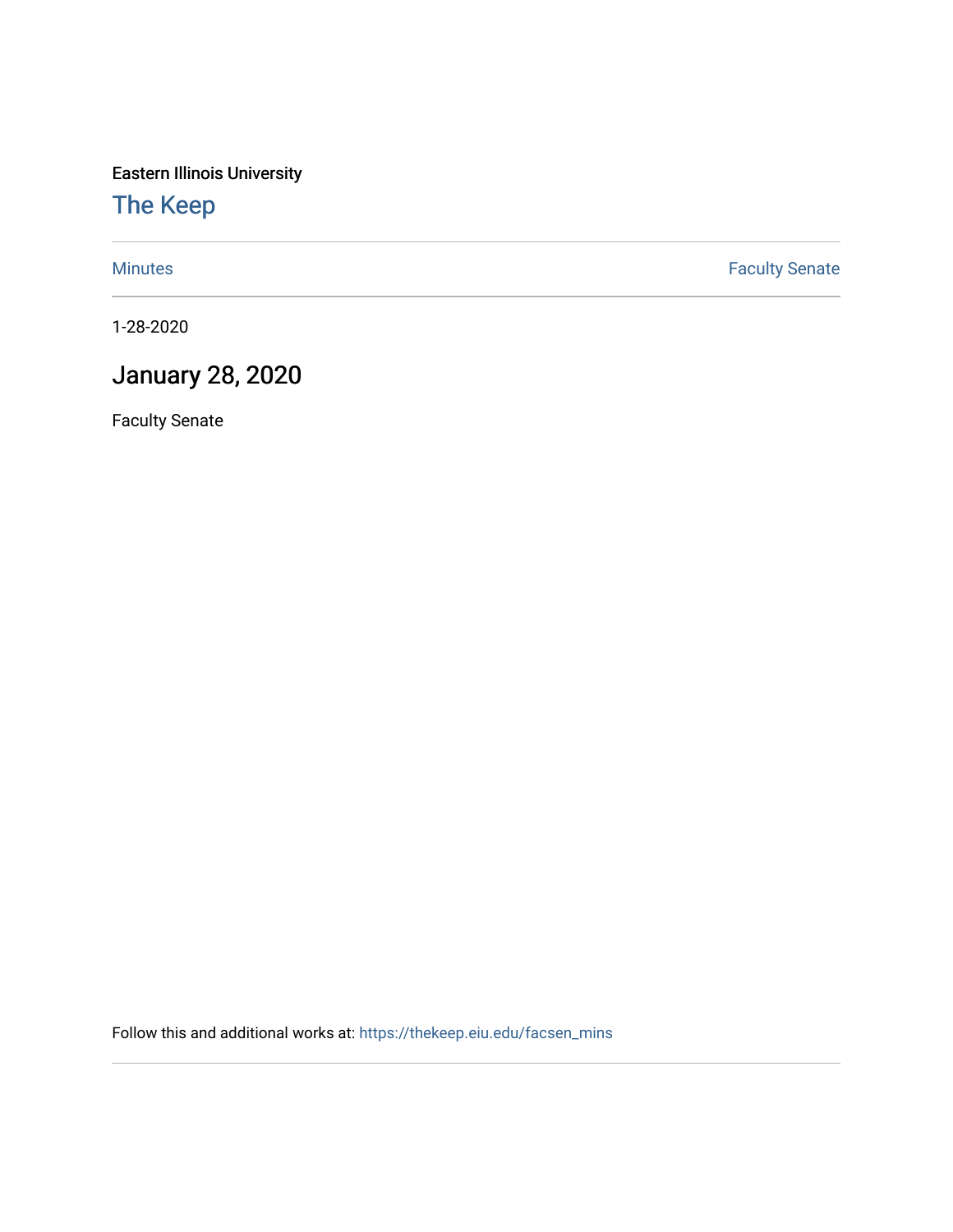

*the minutes summarize the proceeding, and do not constitute a verbatim transcript*

I. Call to Order

- Chair of Faculty Senate, C.C. Wharram, called the meeting to order at 2:01 pm
- Senators in attendance: Barnard, Chahyadi, Holly, Hugo, Stowell, Wharram, Brantley, Gosse, White, Eckert, Khamisani, N. Shaw, K. Shaw
- Guests: JJ Bullock (DEN reporter); B. Gillespie, Civic Engagement and Volunteerism; Provost J. **Gatrell**

II. Approval of Minutes.

- Motion (Stowell/Hugo), minor correction by B. White, unanimously approved. K. Shaw abstains
- N. Shaw arrives: 2:03 pm
- Wharram: Provost arriving soon; reminder that Dean searches underway; need to clear room 3pm

III. Committee Reports

- Executive
	- o Wharram: will meet 2/3. (I) attended Pacific Institute workshop (Lumpkin College of B&T) on identifying culture and moving forward—fantastic.
	- o Stowell: reviewing QIP surveys, thanks to those that participated
- Elections & Nominations
	- o Stowell: recruiting replacement for Senator Teshome. One name submitted so far. (24 hrs) long enough?
		- *Discussion*
			- Holly: given we'd need to wait for another meeting to vote, should move now
			- White: maybe we wait and vote by email?
	- o Motion (Wharram/K. Shaw) to take action on candidate now
		- in favor: Stowell, Gosse, Eckert, K. Shaw, Hugo, Chahyadi, Wharram, Holly
		- **against: White, Barnard, N. Shaw, Brantley** 
			- motion passes 8-4
		- Stowell: candidate is Gopal Periyannan
	- o Stowell: need to already think about filling next year's vacancies
- Student Senate
	- o Khamisani: met last week. Orientation, interviewing senators and committee chairs, reviewing senate speaker nominations. Diversity Action Council week is this week (lots of activities/events). Panther Enrollment Fair a success; dining with Deans event soon
- Student and Staff Relations
	- o Brantley: nothing to report. Next meeting 2/12
- Awards Committee
	- o N. Hugo: getting Distinguished Faculty Award Committee together
- Faculty Forum
	- o White: QIP forum a success. Considering ideas discussed at last meeting (mental health, textbook rental)
	- o Wharram: testing accommodation center is now open!
- Budget Transparency
	- o Barnard: nothing to report